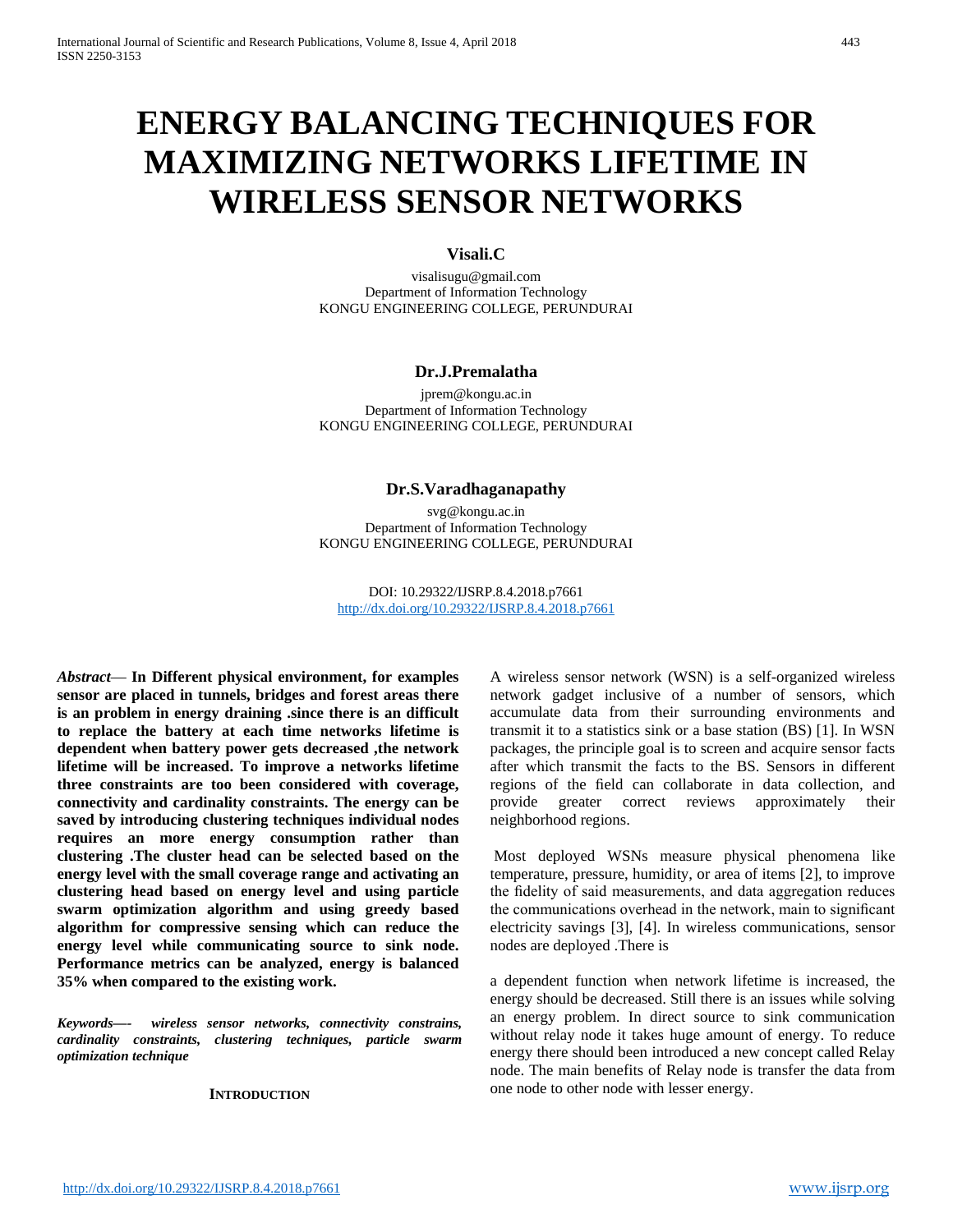The estimations of dense sensor networks are profoundly corresponded. Along these lines, we may draw out system lifetime significantly by presenting just a little misfortune in checking exactness [9]. Thusly, in this paper, we expand upon our earlier work [10] to devise a CS based initiation conspire that significantly decreases the quantity of sensor hubs to be enacted with the target of diminishing the vitality utilization and adjusting the leftover vitality of the sensor hubs. Specifically, vitality adjusting can accomplish the targets of greatest lifetime and power to sensor hub disappointments. As pipelines are found underground and thus battery substitution isn't simple, these destinations are of most extreme significance in water Distribution networks.

Considered a sensor are placed in dense area networks, the benefits are robustness, better utilization, less energy consumption .In dense area networks the cost is too high for installation and maintenance when an energy of sensor node is quickly drained out. For giving better improved performance in energy, the data compression techniques is been used.

Data Compression can been used in Data Gathering process to prolong the networks lifetime. Even though there is an individual node activation problem, there is a Sleep/Awake mechanism is introduced to save the energy which has been quickly drained out. To save more energy the clustering mechanism are used with an AODV protocol.

In thick sensor systems, excess sensor nodes are sent to represent the disappointment of individual sensor nodes. For this situation, not all sensor nodes must be dynamic to screen, and henceforth scheduling the sleep and activation periods of sensor nodes can give significant vitality benefits. For example, in sensor scope issues, such components are utilized to augment arrange lifetime while ensuring that all target demands are covered [20].

The clustering strategies procedure is precious in diminishing pressure usage in directing conventions [17]. In a clustering strategies layout, sensor hubs are composed into organizations, wherein the sensor hubs with bring down energy can be applied to perform detecting errands, and send the detected statistics to their bunch head at a quick separation [18].

A hub in a set may be taken as the cluster head (CH) to wipe out associated statistics from the members from the group, with the goal of diminishing the measure of the total information transmitted to the BS [18], [16]. A node in a cluster can be chosen because the cluster head (CH) to remove correlated information from the members of the cluster, with the goal of decreasing the quantity of the aggregated information transmitted to the BS [22], [23]

The clustering strategies method can build organize existence span and to enhance vitality productivity by restricting standard power utilization and adjusting vitality utilization a number of the hubs amid the device lifetime [16], [18]. In addition, it is equipped for easing channel dispute and package crashes,

bringing approximately better system throughput under high load [18], [12].

## **II. LITERATURE SURVEY**

# **A LIFETIME MAXIMIZATION BY FLOW OF DATA IN WIRELESS SENSOR NETWORKS**

The lifetime of a framework phenomenally depends upon the waiting essentialness of the sharing center features. There are specific items for the noteworthiness use of sensor focal point focuses. In the centrality utilize is straightly recognized with the tolerant power, transmitting force and know-how transmission expense, and the customary lifetime of a sensor center of attention factor is depicted because the degree of the vitality uttermost scopes of the inside and the run of the mill essentialness use. In [9], the significance makes use of the middle focuses in relaxation mode are permitted to be zero, we arrange the vitality utilization of the dynamic sensor center of attention focuses to 1 and set that of the within focuses in relaxation mode proportionate .Within the value utilize is straightly identified with the tolerant power, transmitting drive and knowledge transmission rate, and the traditional lifetime of a sensor focus is depicted as the degree of the hugeness farthest reaches of the middle point and the general centrality utilization. When it is 0 it turns to be sleep state, when 1 it turns been on state

In the first work [15], the essentialness use of the framework has been exhibited as a factor of the movement stream directing selections. By using then the difficulty is given an element as a straight programming hindrance.

In a an identical framework environment, the place every sensor core point can both transmit its information to its neighbor with low imperativeness price, or transmit knowledge direct to the sink core with excessive essentialness cost, boosting framework lifetime is indistinguishable to flow extension and imperativeness enhancing [16]. In such circumstance, essentialness changing has been used to develop mastermind lifetime [17], [18].

The energy consumption of the network has been modelled as a function of the traffic flow routing decisions. Then the problem is cast as a linear programming problem. In a similar network setting, where every sensor node can either transmit its data to its neighbor with low energy cost, or transmit data directly to the sink node with high energy cost, maximizing network lifetime is equivalent to flow maximization and energy balancing [16].

In such scenario, energy balancing has been used to maximize network lifetime [27], [28]. Another way to balance the energy consumption is rotating the working period of sensor nodes, i.e., allowing some sensor nodes to sleep without sacrificing in the monitoring performance. For instance, Misra et. al. [29] have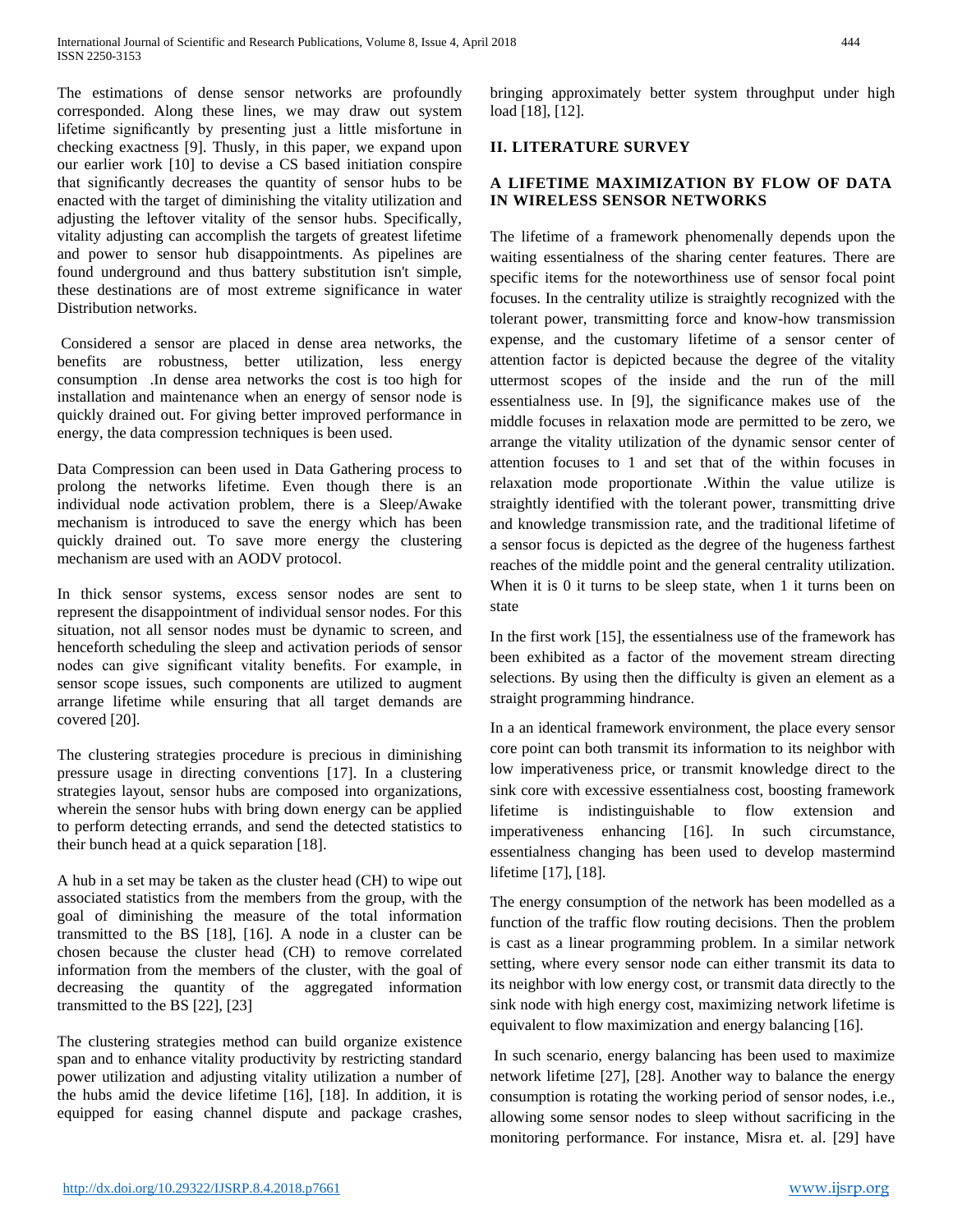considered finding different connected dominating sets of the WSN to prolong network lifetime. In each timeslot, only the sensor nodes in the connected dominating set are active and the other nodes are put into sleep. To rotate the working period of the nodes, it is desired to find the maximum connected domatic partition, which divides the WSN into as many as possible disjoint connected dominating sets. A similar problem has been considered in [18], where the sensor nodes have the energy harvesting ability.

Rongu Du (2015) proposed an extra vitality investment funds can be accomplished through Compressed Sensing-based booking plans that enact just a set number of sensors to detect and transmit their estimations, though the rest are killed. A definitive target is to boost organize lifetime without yielding system network and observing execution. This issue can be approximated by a vitality adjusting approach that comprises of different easier sub issues, every one of which relates to a particular day and age. At that point, the sensors that ought to be initiated inside a given period can be ideally determined through dynamic programming. The many-sided quality of the proposed Compressed Sensing-based planning plan is portrayed and numerical assessment uncovers that it accomplishes tantamount observing execution by actuating just a small amount of the sensors..

## **B.COMPRESSIVE SENSING FOR DATA GATHERING**

Consider a system of N sensor hubs that need to transmit their detecting information indicated by vector d  $=[d1,d2,...,dN]$ T to the sink hub, where di is the information gathered by sensor hub I. A compressive information gathering (CDG) calculation for information pressure in the sensor hub side and information recuperation at the sink node side has been proposed in[23], such that each sensor node transmits just  $M \ll N$ estimations to its next bounce hub, as portrayed in Fig.  $2(a)$ . Thus, the measure of transmitted information is enormously lessened and subsequently significant vitality is spared.



The system is separated into a few multilevel bunches, to lessening the measure of transmitted information in each timeslot. In any case, in this paper, we diminish vitality utilization by planning the initiation/rest times of sensor hubs. In [30], an appropriated conspire in view of deft directing called Compressive Data Collection (CDC) has been proposed. In spite of the fact that not all the sensor hubs are dynamic in each timeslot, the quantity of dynamic sensor hubs isn't limited because of the arbitrariness in the sharp steering, which implies that it is conceivable to devour more vitality than required.

## **C. CLUSTERING TECHNIQUES**

Nodes are classified into the CHs, Relay node (RNs) and cluster node(CNs). The activity of the convention incorporates two stages, i.e., the grouping setup stage and information transmission stage. The two stages are performed in each round of the system activity and rehashed occasionally. In the grouping setup stage, the cluster head, CHs and RNs and also the way between each group and the sink (or the BS) are resolved, and after that the system is sorted out. In the information transmission stage, the CHs gather information from all the group individuals and exchange to the transfer hubs which at that point hand-off the information to the BS as indicated by the topology determined

Leu J S, Chiang T H, Yu M C, & Su K W. (2015) proposed a new regional energy aware clustering method using isolated nodes for WSNs, called Regional Energy Aware Clustering with Isolated Nodes (REAC-IN). In REAC-IN, CHs were selected based on weight. Weight is determined according to the residual energy of each sensor and the regional average energy of all sensors in each cluster. Improperly designed distributed clustering algorithms can cause nodes to become isolated from CHs. Such isolated nodes communicate with the sink by consuming excess amount of energy. To prolong network lifetime, the regional average energy and the distance between sensors and the sink are used to determine whether the isolated node sends its data to a CH node in the previous round or to the sink.

Gherbi C, Aliouat Z, & Benmohammed M. (2016) proposed to combine these two valuable approaches in order to significantly improve the main WSN service such as information routing, which load traffic was shared among cluster members in order to reduce the dropping probability due to queue overflow at some nodes. To this end, a novel hierarchical approach, called Hierarchical Energy-Balancing Multipath routing protocol for Wireless Sensor Networks (HEBM) was proposed. The HEBM approach aims to fulfill the following purposes: decreasing the overall network energy consumption, balancing the energy dissipation among the sensor nodes and as direct consequence: extending the lifetime of the network. In fact, the cluster-heads were optimally determined and suitably distributed over the area of interest allowing the member nodes reaching them with adequate energy dissipation and appropriate load balancing utilization. In addition, nodes radio were turned off for fixed time duration according to sleeping control rules optimizing so their energy consumption.

## **D. PROBLEM FORMULATION**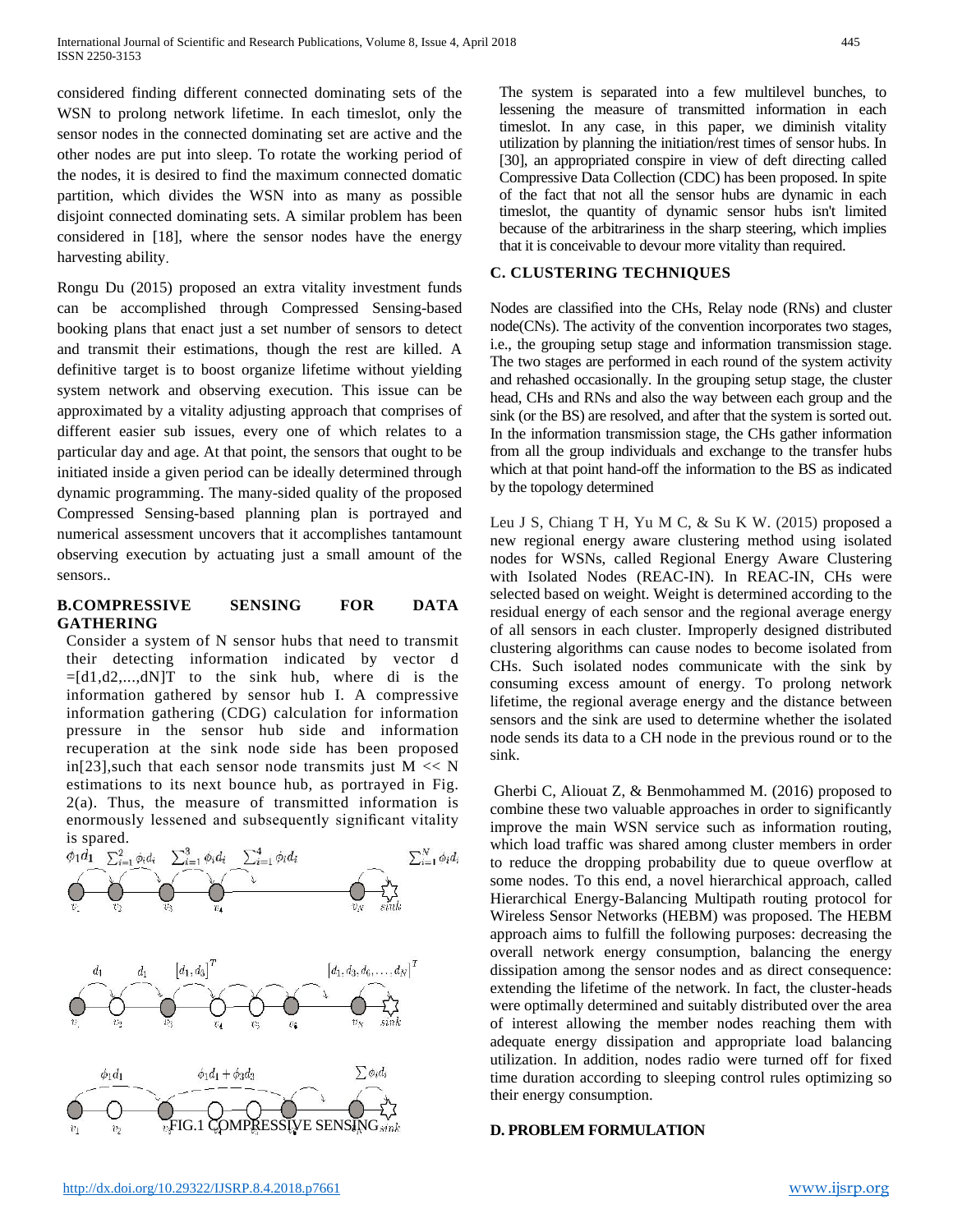In WSN, there is a draining of energy problem when the sensor nodes are placed in tunnels, bridges and dense area Networks etc.… the other issue is Activate the sensor node based on the energy level with Neighbour nodes and there is no optimized path .to improve the path and energy level introducing clustering technique with improved PSO algorithm with cardinality constrains makes the less utilization of energy

#### **III. EXISTING WORK**

#### **A. CONNECTIVITY CONSTRAINTS**

Let twofold factor  $xi(t)$  show whether node vi is dynamic at timeslot t.

At that point, the vitality elements of vi can be composed as  $Ei(t + 1) = Ei(t)$  xi(t) and the scheduling problem considered in this paper is to determine  $x(t) = [x1(t),...,xN(t)]T, \forall G$ ive  $G(x(t))$  a chance to mean the prompted chart of dynamic sensor hubs and the sink hubs.

Definition 1: (Availability Imperative) The actuation of the sensor hubs x(t) fulfills the network limitation if and just if the prompted chart  $G(x(t))$  is associated.

Definition 2: (Cardinality Imperative) The initiation of the sensor hubs x(t) fulfills the cardinality limitation if P furthermore, just if xi(t) Mcs, where Mcs is controlled by the required estimation mistake of the deliberate information.

At that point, the lifetime augmentation issue can be defined as an ideal control issue as takes after:

Max  $\Sigma$  xip

x i∈v

s.t.  $\Sigma$  xi=max {Mcs,Mc} G(x) is connected,

 $Xi \in \{0, 1\}, \forall i \in V$ 

Definition 3: (Activation Profile) A sanctioning profile is a social affair of sensor center points that satisfies the accessibility necessity.

#### **C. ENERGY BALANCING PROBLEM**

The crucial properties of the vitality adjusting issue from the perspective of system lifetime expansion, we give the essential points of interest in the accompanying

 $pi(t) = Ei(t)=Ei$  In [14], we built up a calculation to take care of Issue (4). The points of interest of the methodology are appeared in Calculation 1. To begin with, Calculation 1 discovers Mc for example, Dijkstra's calculation in Line 1, to be specific finds the most limited way from  $v0$  to  $vN+1$ , where the weights of the considerable number of edges are 1. At that point, the base number of sensor hubs, m, that fulfills both the availability and the cardinality requirements.

#### **ALGORITHM 1**

**INPUT** : Adjacency matrix A, the minimum number of active node Mcs the normalized residual energy of the sensor nodes p.

**OUTPUT** : A set of sensor nodes VA that need to be activated.

#### **PROCEDURE**

1. Find the minimum number of sensor nodes Mc ,that satisfy the connectivity constrains

2. If  $Mc \leftarrow \alpha$  then

 // Find the minimum number of nodes that satisfy both connectivity and cardinality constraint

- 3.  $m = max{Mc, Mcs}$
- 4. Calculate g(s1,m)
- 5. Return va
- 6. Else
	- Return  $\Phi$
- 7. End if

#### **ALGORITHM 2**

**INPUT** : Adjacency matrix A, the minimum number of active node battery of the nodes Mcs, the battery of the nodes Ei, ∀i.

**OUTPUT** : Network lifetime

#### **PROCEDURE**

- 1. Set t  $\leftarrow$  1, Flag  $\leftarrow$  TRUE, Ei(t) = Ei
- 2. while Flag do
- 3. Set pi ← Ei(t)/Ei,  $p = \{p1, \ldots, pn\}$
- 4. Find Mc for the connectivity constraint
- 5.  $VA \leftarrow$  Call Algorithm 1 with input A, Mcs, p
- 6. if  $VA \neq \emptyset$  then
- 7. Set t ← t + 1, Ej(t) ← Ej(t-1)-1, $\forall i \in V$
- 8. Else
- 9. Set Flag  $\leftarrow$  FALSE
- 10. end if
- 11. end while
- 12. return T ← t−1

#### **IV. PROPOSED WORK**

Node are arranged into the CHs, transfer Relay node (RNs) and Cluster Nodes (CNs). The operation of the convention incorporates two stages, i.e., the grouping setup stage and information transmission stage. The two stages are performed in each round of the system operation and rehashed intermittently. In the Clustering setup stage, the groups, CHs and RNs and additionally the way between each bunch and the sink (or the BS) are resolved, and afterward the system is sorted out. In the information transmission stage, the CHs gather information from all the group individuals and exchange to the transfer nodes which then relay the data to the BS according to the topology determined in the phase with the coverage range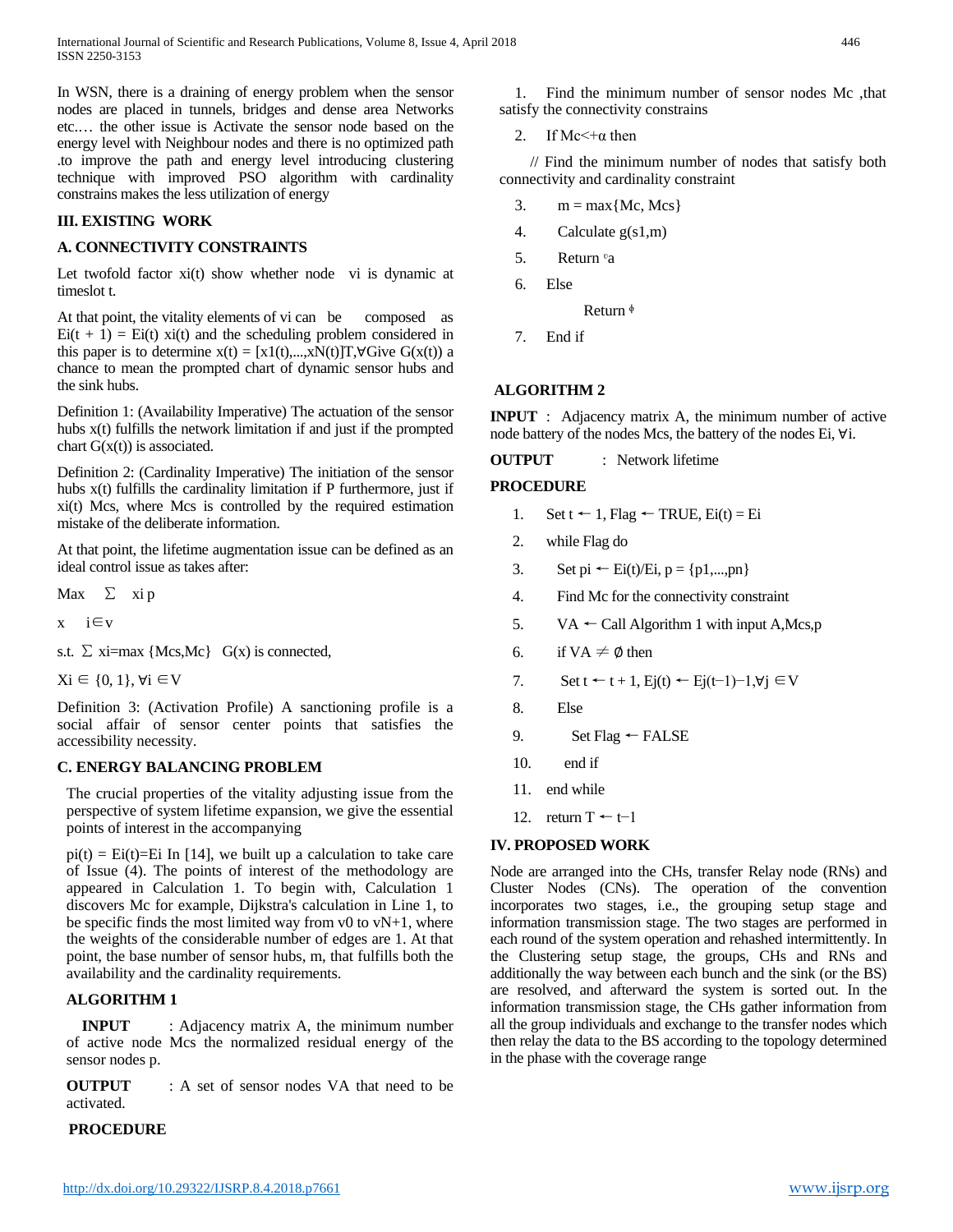

#### Relay nodes' selection.

At the beginning, each node sends a Node-MSG message to broadcast its residual energy information The BS chooses the bunch heads by utilizing the calculation and communicate a message including the group heads' ID to educate the system of the group head's area. After the group heads know their status, each bunch head acquaints itself with the system by communicating a little commercial message (i.e., CH-ADV), which utilizes the non-tireless bearer sense various access (CSMA) MAC convention. The message incorporates the group head's ID and a header that distinguishes it as an ad message; Then, also, the BS select the hand-off hub by utilizing the calculation Once a transfer hub is chosen, a notice message (i.e., RN-ADV), which incorporates its ID, the comparing group head's ID and the header, is sent to the system by the BS to announce its status as a hand-off hub. Every basic hub chooses its group by picking the bunch head that requires the base transmission vitality, in light of the quality of the CH-ADV message from each bunch head. At that point, a group is picked; after every normal hub has chosen which bunch it participate, it must educate the group leader of its choice by transmitting a JOIN-REQ message. The message is again short, comprising of the hub's ID, the having a place group head's ID and the sender's leftover vitality

The Cluster head sets up a TDMA scheduler and communicates the SCHEDULE-MSG message to the regular hubs in the group and in addition the relating transfer hub. This maintains a strategic distance from impacts among information messages, and furthermore permits the radio segments of every normal hub and transfer hub to be turned off constantly, with the exception of when the regular hubs transmit messages or hand-off hubs get messages.

#### **IMPROVED PARTICLE SWARM OPTIMIZATION TECHNIQUE**

Owing to its simple idea and high efficiency, PSO has grow to be a widely followed optimization approach and has been efficiently implemented to many actual-international troubles,. In our preceding work, we use PSO set of rules to resolve software program-described community troubles efficaciously [15]. However, PSO plays poorly in phrases of nearby search with premature convergence, particularly for complicated multi-peak search problems [15], [16]. In order to deal with this particular situation, we improved the traditional PSO algorithm by using adjusting the inertial weight to avoid particles being trapped in neighborhood optima, and used the stepped forward PSO set of rules to

maximize the fitness capabilities of (five) and (eight). The technique consists of the following 5 fundamental steps:

- Initialize the optimization problem and algorithm parameters.
- $\triangleright$  Calculate the fitness values
- $\triangleright$  Update velocity and position vectors
- $\triangleright$  Change the inertial weight.
- $\triangleright$  Go to step 3 until the termination criterion is met
- $\triangleright$  vt+1 = vt + r1c1(p x) + r2c2(g x)--equation(a)
- xt+1 = xt + vt+1---------------equation (b)



#### **CARDINALITY CONSTRAINTS**

After applying an Genetic algorithm there will be an optimized path with the connectivity. The energy level of two sensor Nodes can been sum up by single node .The energy are balanced by applying Greedy Based Algorithm, While choose the sensor node based on Maximum energy level with Minimum distance

#### **V** . **RESULTS AND DISCUSSION**

The performance of Qos is analyzed by implementing connectivity and cardinality constraints with energy balancing. The result shows that Qos performance is improved 35% The following parameters taken into account for Qos performance are

- □ Packet Loss Rate
- $\Box$  Delay
- $\Box$  Energy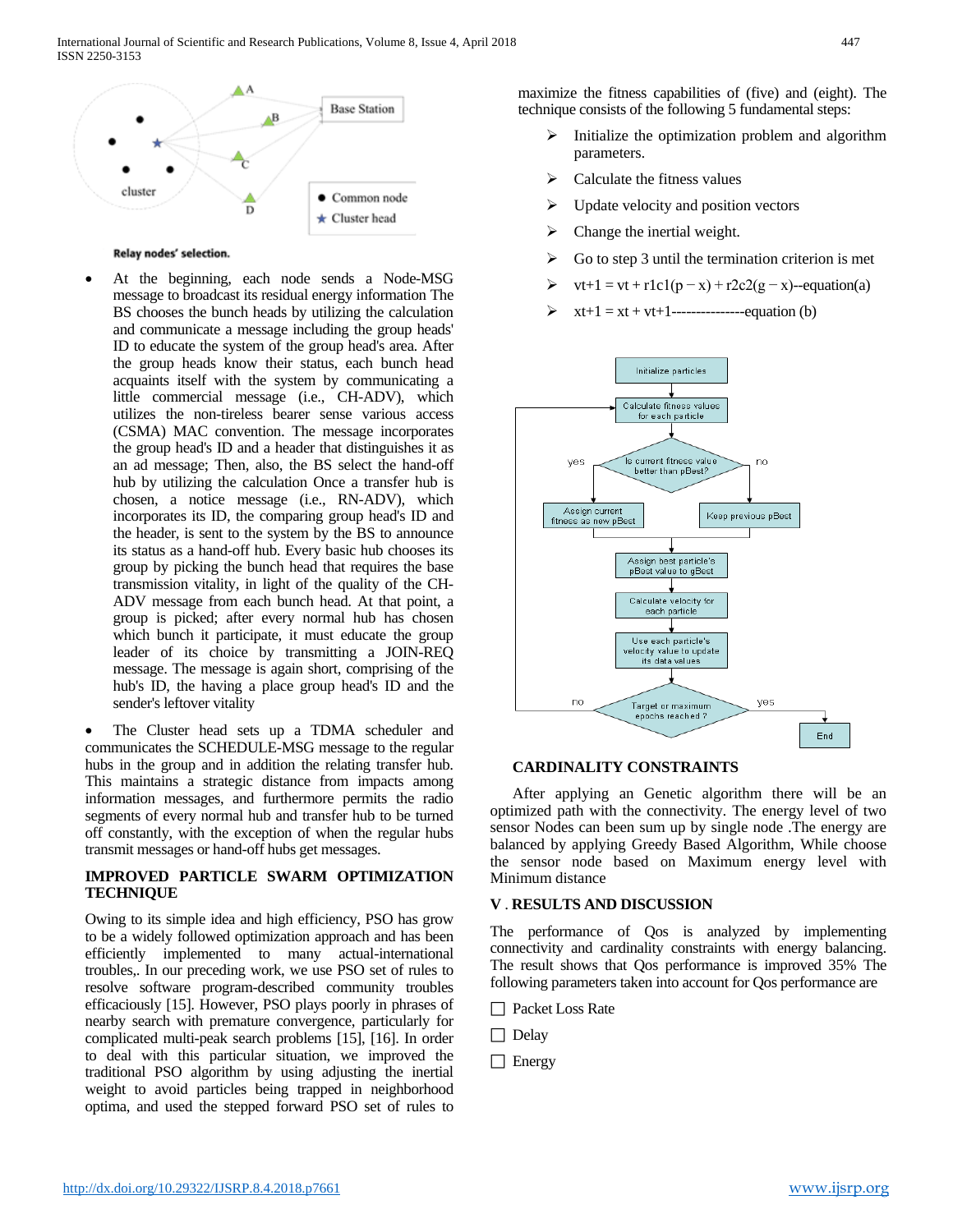

In work proposed an imperativeness modifying methodology in light of perfect authorization logbook and start in perspective of essentialness altering figuring and compressive distinguishing. Authorizing particular sensor favorable circumstances to the framework field. It lessens the imperativeness. By then the coordinating method used is clear and fiery. An institution of

particular sensor system is exhibited which reduces the imperativeness. These segments achieved an ok execution in the framework. Some of parameters are used for propagation.

They are throughput, package transport extent, and total residual imperativeness and so forth. These parameters are evaluated with different regards for the execution examination.

In existing technique there is an essentialness altering strategy in light of the figuring and compressive identifying. It uses the gainful imperativeness when outline with the other computation .Still there is an open issues in essentialness altering.

## **VII FUTURE WORK**

In existing system there is an problem in energy even though applying Particle Swarm Optimization Algorithm still there is an Open issue

The issue can be overcome with using various algorithms by applying in hybrid clustering techniques with different Protocols and hierarchal compressive sensing with various algorithm to improve more lifetime by balancing energy

#### **REFERENCES**

1.AbdelSalam H S and Olariu S (2012), "Toward adaptive sleep schedules for balancing energy consumption in wireless sensor networks, "IEEE Transactions Computers, vol. 61, no. 10, pp. 1443–1458.

2.Chang J.-H. and Tassiulas L. (2004), "Maximum lifetime routing in wireless sensor networks," IEEE Transactions Networking, vol. 12, no. 4, pp. 609–619.

3.Degirmenci G, Kharoufeh J P, and Prokopyev O a(2014), "Maximizing the lifetime of query-based wireless sensor networks," ACM Trans. Sensor Networks (TOSN), vol. 10, no. 4, pp. 56:1–56:24.

4.Du R., L. Gkatzikis, C. Fischione, and M. Xiao(2015), "Energy efficient sensor activation for water distribution network based on compressive sensing," IEEE Journal on Selected Areas in Communications, vol. 33, no. 12, pp. 2997–3010.

5.Jiao Zhang, Tao He (2015),"EBRP: Energy-Balanced Routing Protocol for Data gathering in Wireless Sensor Networks", IEEE Transactions on Parallel and Distributed Systems, vol.22, Issue: 12.

6.Karakus c, Gurbuz a.c, and Tavli b (2015), "Analysis of energy efficiency of compressive sensing in wireless sensor networks," IEEE Sensors Journal. Vol.13, Issue: 5.

7.Leu J.-S., Chiang T.-H.,Yu M.-C, and Su K.-W (2015), "Energy efficient clustering scheme for prolonging the lifetime of wireless sensor network with isolated nodes," IEEE Communications Letters, vol. 19, no. 2, pp. 259–262.

8.Liu X.-Y., Zhu Y., Kong L. (2014), C. Liu, Y. Gu, Vasilakos, and Wu M.-Y. (2015), "Cdc: Compressive data collection for wireless sensor networks," IEEE Transactions on Parallel and Distributed Systems, vol. 26, no. 8, pp. 2188 – 2197.

9.Luo c, Sun j, and Wu f(2015), "Compressive network coding for approximate sensor data gathering," in Proc. IEEE Global Telecommunications Conference (GLOBECOM), pp. 1–6.